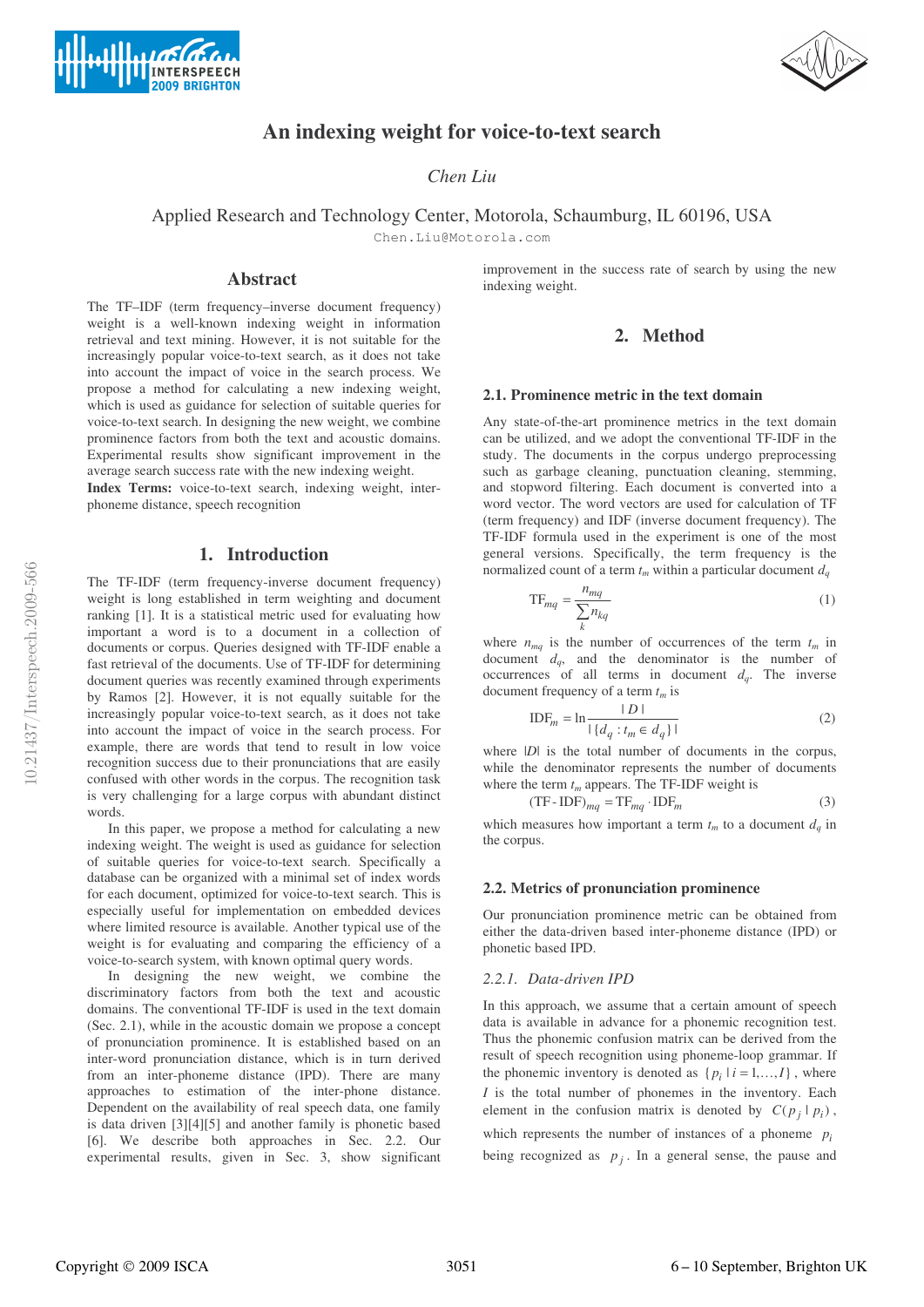silence models can be included in the phonemic inventory. Hence the confusion matrix can also provide information about deletion (when  $p_i$  = pause or silence) or insertion (when  $p_i$  = pause or silence) of each phoneme. The tendency of a phoneme  $p_i$  being recognized as  $p_i$  can be defined as

$$
d(p_j | p_i) = \frac{C(p_j | p_i)}{\sum_{j'=1}^{I} C(p_{j'} | p_i)}
$$
(4)

Note that this quantity characterizes closeness between two phonemes  $p_i$  and  $p_j$  to some extent, but it is not a distance measure in a strict sense because it is not symmetric, i.e.,

$$
d(p_j \mid p_i) \neq d(p_i \mid p_j)\,.
$$

### *2.2.2. Phonetic-based IPD*

This approach estimates the inter-phoneme distance solely from the phonetic knowledge. Characterization of quantitative relationship between phonemes in a purely phonetic domain has been well researched [6][7][8]. We adopt the phonetic distance metric recently developed by Liu and Melnar [9]. It represents each phoneme with a vector with each of its elements corresponding to a distinctive phonetic feature, i.e.,

$$
\mathbf{f}(p_i) = [v_i(l)]^T, \qquad l = 1, ..., L, i = 1, ..., I \qquad (5)
$$

where the vector contains a total *L* elements or features, each element taking value of either one for a feature presence or zero for a feature absence. Recognizing the difference of features in contribution to the phonemic distinction, the features are modified with a weight factor. The weight is derived from the relative frequency of each feature in the language. Let  $c(p_i)$  denote the occurrence count of a phoneme  $p_i$ , then the frequency of each feature *l* contributed by the phoneme  $p_i$  is  $c(p_i)v_i(l)$ , and the frequency of each feature *l* contributed by all the phonemes is  $\sum_{i=1}^{l}$  $\sum_{i=1}^{I} c(p_i) v_i(l)$ . The weights derived from all the phonemes in the language are  $W = diag\{w(1), \dots, w(l), \dots, w(L)\}$  (6)

where the weight for each specific feature *l* is

$$
w(l) = \frac{\sum_{i=1}^{I} c(p_i) v_i(l)}{\sum_{l'=1}^{L} \sum_{i=1}^{I} c(p_i) v_i(l')} \qquad l = 1, \cdots, L \qquad (7)
$$

where diag(vector) represents a diagonal matrix with elements of the vector as the diagonal entries. The estimated phonemic distance between the two phonemes  $p_i$  and  $p_j$ , is calculated as

$$
d(p_j | p_i) = \left\| \mathbf{W}[\mathbf{f}(p_i) - \mathbf{f}(p_j)] \right\|_1 = \sum_{l=1}^{L} w(l) \left| v_i(l) - v_j(l) \right| \tag{8}
$$

where  $i = 1, \dots, I$ , and  $j = 1, \dots, I$ . The distance between a phoneme and silence or pause is artificially defined in this approach, specifically

Penalty for deletion: 
$$
d(\text{sil} \mid p_i) = \underset{j}{\text{avg}} d(p_j \mid p_i)
$$
 (9)

Penalty for insertion:  $d(p_j | \text{sil}) = \underset{i}{\arg d(p_j | p_i)}$  (10)

#### *2.2.3. Inter-word pronunciation confusability*

In this study, the inter-word pronunciation confusability takes a form of inter-word pronunciation distance. In estimating the possibility of a word  $t_m$  to be confused in pronunciation by another word  $t_n$ , we design a modified version from the wellknown Levenshtein distance [10]. The Levenshtein distance is a metric to measure edit distance between two strings. Originally the distance is given by the minimum number of operations needed to transform one string into another, where an operation could be an insertion, deletion, or substitution of a single character. In the modified version, we measure the Levenshtein distance between the pronunciations, i.e., strings of phonemes, of any two words  $t_m$  and  $t_n$ . Moreover, the insertion, deletion, or substitution of a phoneme  $p_i$  is associated with a punishing cost *Q*. The Levenshtein distance between two pronunciation strings  $P_{t_m}$  and  $P_{t_n}$  is

$$
D(t_n \mid t_m) = \text{LD}(P_{t_m}, P_{t_n}; Q(p_j \mid p_i) : p_i \in P_{t_m}, p_j \in P_{t_n}) \quad (11)
$$

where LD stands for Levenshtein distance and can be realized with a bottom-up dynamic programming algorithm [11][12]. Clearly the distance is a function of the pronunciation strings of the two words to be compared as well as a cost *Q*. The cost can be represented either by the data-driven inter-phoneme distance in Eq. (4) or the phonetic-based inter-phoneme distance Eq. (8), that is,

$$
Q(p_j | p_i) = d(p_j | p_i)
$$
\n(12)

We refer to  $D(t_n | t_m)$  as a tendency or possibility of word  $t_m$  recognized as  $t_n$ , instead of using the term likelihood, since it is not a probability quantity.

#### *2.2.4. Word pronunciation prominence*

The pronunciation prominence (PP), or robustness, of word  $t_m$ is defined to characterize the degree of distinction of the word in pronunciation with respect to the rest of the words in the corpus, specifically,

$$
R_m = \sup_{t_n \in S(t_m)} D(t_n \mid t_m) - D(t_m \mid t_m)
$$
 (13)

The first term in Eq. (13) measures the average tendency of word  $t_m$  to be confused by a group of acoustically most similar words,  $S(t_m)$ , thus

$$
D(t_n \mid t_m) \le D(t_{n'} \mid t_m), \qquad \forall t_n \in S(t_m) , \ \forall t_n \notin S(t_m) \qquad (14)
$$

In our experiment, the size of  $S(t_m)$  is controlled to be top five most confusing words for each  $t_m$ . Please note that in the data-driven approach,  $D(t_m | t_m)$  is not necessarily equal to zero due to the existing speech recognition error. For some poorly recognized words *tm*, *Rm* might be even below zero. In this case we set  $R_m = 0$ . Depending on the version of IPD used, we have data-driven PP and phonetic-based PP, respectively.

The pronunciation prominence quantity can be enhanced through some nonlinear transformation,

$$
PP_m = \mathcal{F}(R_m) \tag{15}
$$

The enhancing function  $\mathcal F$  can take various forms. In this study, we use power function, thus

$$
PP_m = (R_m)^r \tag{16}
$$

The power parameter  $r$  is a natural number greater than zero, and used to enhance the pronunciation prominence relative to the existing TF-IDF as shown next. In the experiment we will show that  $1 \le r \le 5$  will normally suffice our need.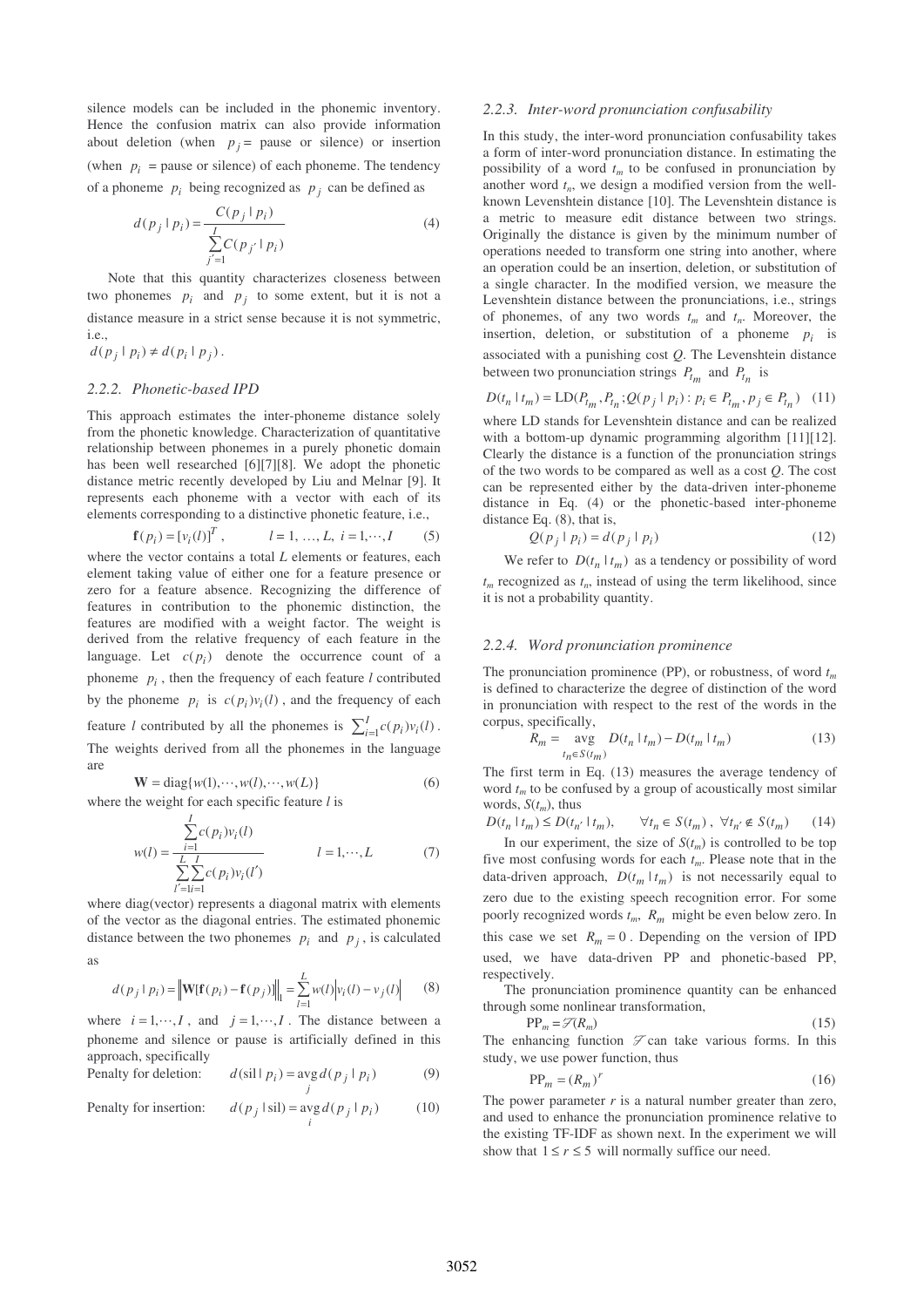#### **2.3. An indexing weight for voice-to-text search**

Combining the pronunciation prominence factor  $PP_m$  in the acoustic domain with the TF-IDF in the text domain we obtain a TF-IDF-PP weight

 $(TF-IDF-PP)_{mq} = TF_{mq} \cdot IDF_m \cdot PP_m$  (17) It embodies the overall prominence of a term  $t_m$  to a document  $d_q$  in the corpus, evaluated in both the text and acoustic domains. Obviously, for a flat pronunciation prominence factor that is constant across terms, the weight reduces to the normal TF-IDF.

Apart from TF-IDF, the pronunciation prominence factor can also be integrated into other kinds of indexing weights, e.g., TF-DV (term frequency-discrimination value) described in [1].

# **3. Experiments**

#### **3.1. Derivation of confusion matrix**

As indicated in Sec. 2.2.1, for the data-driven approach, some speech recognition tests are needed beforehand in order to derive the phonemic confusion matrix. For speech recognition, we use a context-independent acoustic model set containing 3 state HMMs for American English. The features are regular MFCC including 13 cepstral coefficients, 13 first-order cepstral derivative coefficients, and 13 second-order derivative cepstral coefficients. The speech recognition test for determining the confusion matrix is independent of the voiceto-text search test and the only exception is that they use the same speech recognizer and acoustic models. The test data has been manually transcribed beforehand. Speech recognition is run using phoneme-loop grammar on 72,000 isolated words from 1,200 adult, native speakers of American English, including half female and half male speakers. The database contains 6,600 phonetically rich, distinct words.

#### **3.2. Data**

We randomly pick 500 pieces of emails from the Enron Email Data Set for the voice-to-text search test. The email headers, nonalphabetical characters as well as punctuations are filtered out. The texts are further screened by a stopword list consisting of 818 words. After the cleaning and filtering process the 500 documents contain total 52,488 words with 8,358 unique words.

### **3.3. Test metrics**

In the voice-to-text test, the distinct words, found in the email data, spoken by 40 speakers are recognized. The recognition is run with a word-loop grammar. The word recognition accuracy  $A(t_m)$  is obtained for each word  $t_m$ . Therefore, the probability to conduct a successful search of a document  $d_q$ can be estimated by

$$
A(d_q) = \prod_{t_m \in T(d_q)} A(t_m)
$$
\n(18)

Note the multiplication is conducted on a top subset  $T(d_a)$  of the word list of the document  $d_q$ . The subset  $T(d_q)$  is made of the top-ranked words in a sorted word list of document  $d_q$ , and

its members are just enough for exclusively locating the document. In other words, the number of terms in  $T(d_a)$  is equal to the number of steps it takes to find the document  $d_q$  if the terms are fed to the search engine in sequence. Average search success rate across all the documents in the corpus can be obtained as

$$
A = \arg A(d_q) \tag{19}
$$

Namely, the average search success rate measures the rate of successfully reaching a correct target document in a corpus after numerous repeated, speaker-independent, voice-to-text search trials. For each of such trials, just enough search terms are given to the search engine, which would guarantee to reach the target document exclusively if it were purely a textinput search. The average number of search terms needed per document, which measures the average search steps needed when keywords are inputted in sequence, is derived from

$$
\frac{\text{avg}}{q} \left| T(d_q) \right| \tag{20}
$$

In terms of the indexing weight used, the word list for each document is sorted in three different ways: TF-IDF only, TF-IDF-PP with PP obtained using data-driven approach, and TF-IDF-PP with PP obtained using phonetic-based approach. There are also some variants to the latter two indexing weights; namely, the importance of the factor PP is adjusted with respect to TF-IDF by changing the value of the power parameter  $r$  in Eq. (16). The results are presented in Tables 1 and 2 and discussed in the next section.

#### **3.4. Results**

In Table 1 is the search performance with keywords selected using TF-IDF weight and TF-IDF-PP weight where PP is derived with a data-driven IPD.

Table 1. *Result of search tests using keywords selected based on TF-IDF only or TF-IDF-PP where PP (pronunciation prominence) is derived using data-driven approach*.

| Indexing      |       | Average number  | Average search       |
|---------------|-------|-----------------|----------------------|
| weight        | value | of search terms | success rate $(\% )$ |
| <b>TF-IDF</b> |       | 2.30            | 78.29                |
| TF-IDF-PP     |       | 2.25            | 80.81                |
|               | 2     | 2.25            | 82.13                |
|               |       | 2.27            | 82.88                |
|               |       | 2.28            | 83.16                |
|               |       | 2.29            | 83.20                |
|               |       | 2.31            | 83.20                |

The results show that the average search success rate improves significantly with TF-IDF-PP weight relative to TF-IDF alone. The benefit increases with the parameter *r*, i.e., an enhancement of prominence, while it saturates when *r* is big, e.g., *r*>5. Generally, by using the new indexing weight an average five percentage point increase in the success rate of search can be obtained.

Note that TF-IDF may not necessarily guarantee the minimal search terms necessary for locating a document since IDF for each term is obtained *globally*. This can be better explained in an equivalent search scenario where the search keywords are fed to the search engine in sequence. The number of necessary search steps in the latter scenario is equal to the number of search terms necessary for pinpointing a document in the former scenario. Clearly, the searches after